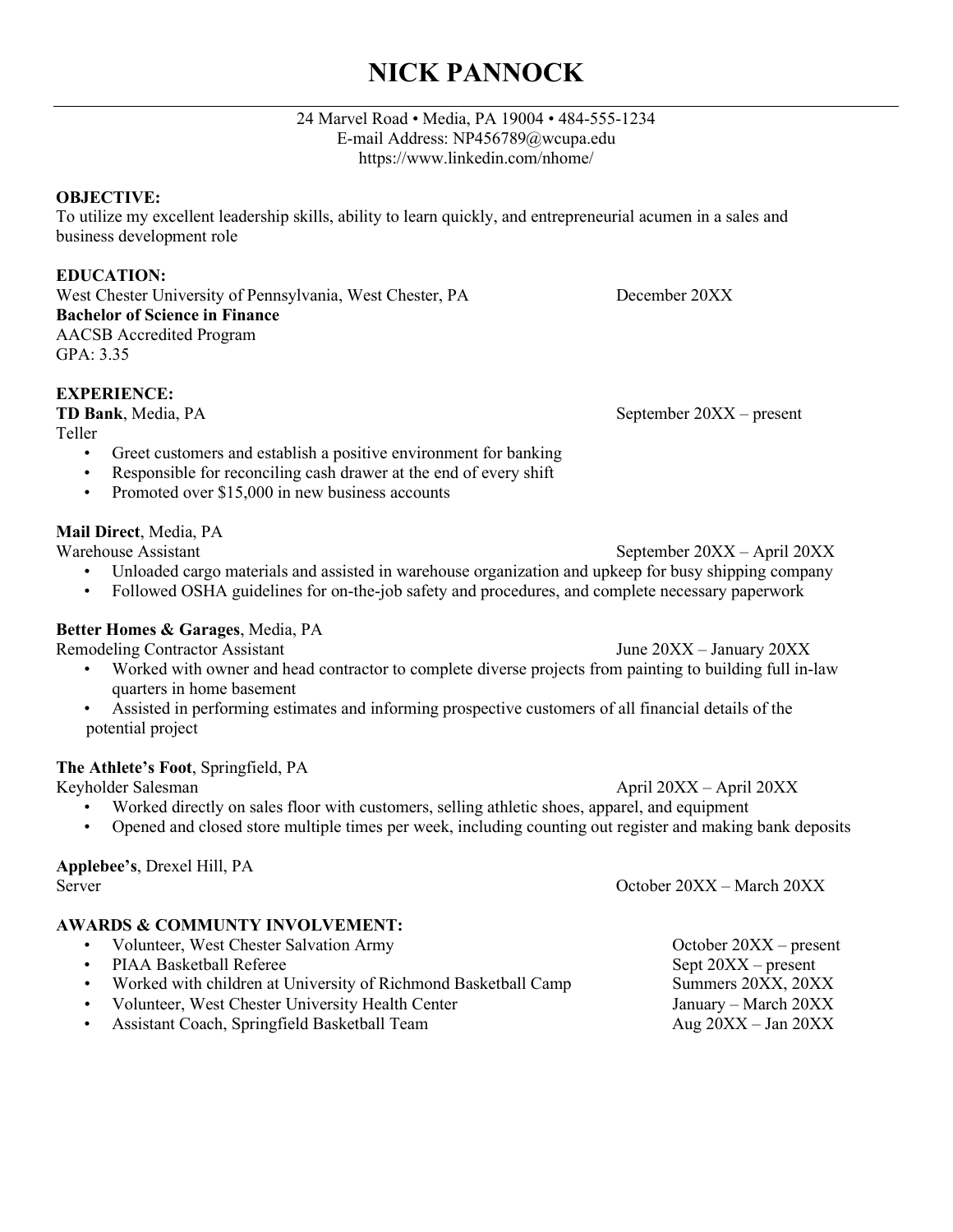Sandy Applicant 123 Main Street • Yourtown, PA 00000 • (123) 555-1234 • sandy.applicant@email.com

# EDUCATION

### **Bachelor of Science in Economics** May 20XX

West Chester University of Pennsylvania, West Chester, PA *AACSB Accredited Program GPA 3.60, Dean's List* **August 20XX-May 20XX August 20XX-May 20XX** *Membership Chair, Economics and Finance Society* January 20XX-Present *Member of Omicron Delta Epsilon, Economics Honor Society* **May 20XX-Present** 

PROFESSIONAL EXPERIENCE

**Teller**

- Greet customers and establish a positive environment for banking.
- Responsible for reconciling cash drawer at the end of every shift.
- Promoted over \$15,000 in new business accounts.

JPMorgan Chase & Co, Wilmington, DE May 20XX-August 20XX-August 20XX **Intern** 

- Wrote, edited, and formatted annual Facilities Management Work Order Report.
- Updated Management Realty Services Grant proposal for 2017; secured \$100,000 for MCS.
- Populated SPSS with survey data and developed future projections from findings.

North Street Elementary School, Anytown, PA Controlled Market Controlled Market 20XX-May 20XX **Tutor**

• Tutored elementary school children of various ages in math and biology.

## SKILLS:

- Business analytics
- SPSS for statistical analysis
- Microsoft Word, Excel, and Teams

TD Bank, Media, PA September 20XX – Present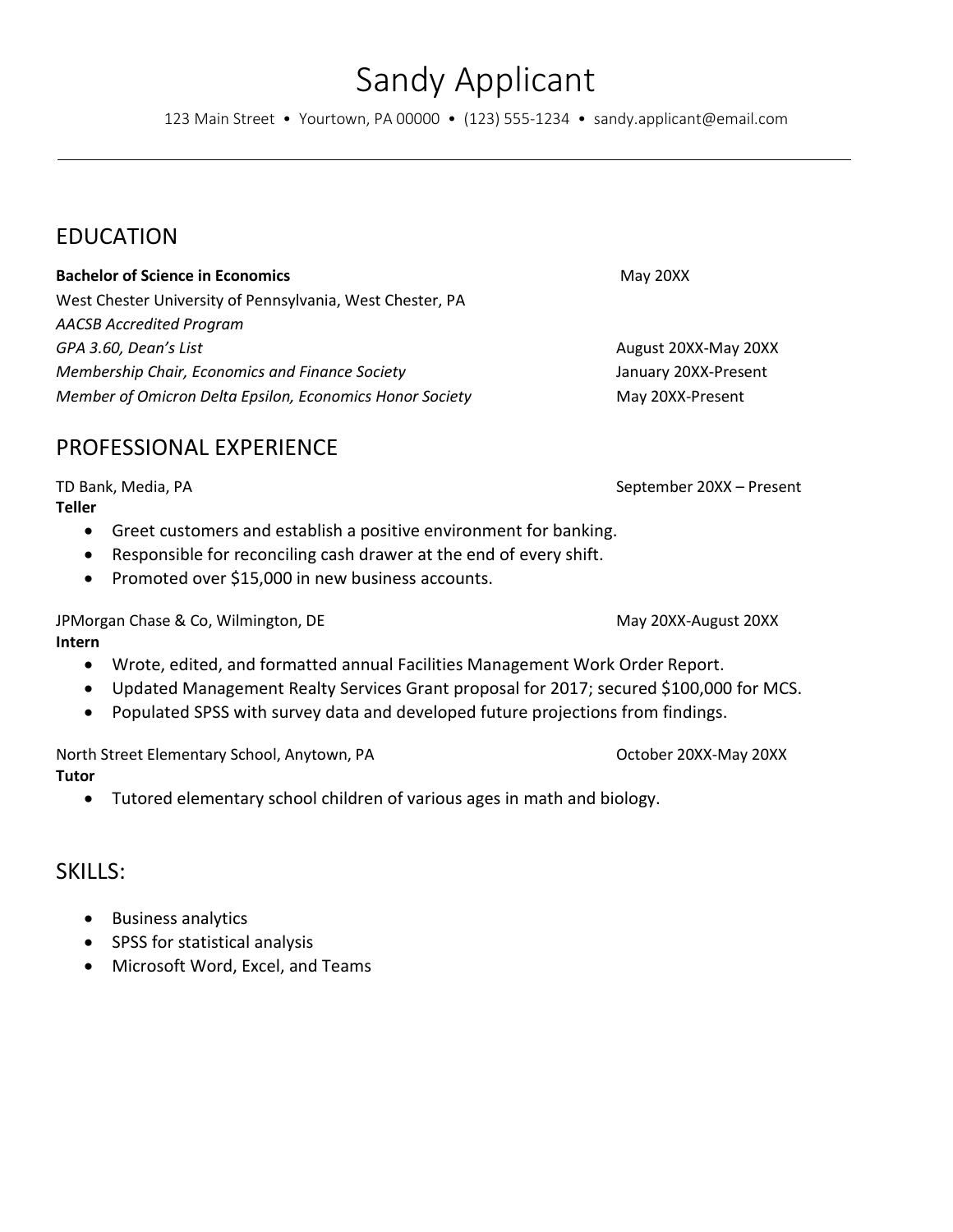# **Najma Davis**

9081 North Birch Street Wilmington, DE 19805 NajmaDavis2012@gmail.com www.linkedin.com/in/najmadavis 302.333.7878 (c)

### **OBJECTIVE**

To obtain a management trainee internship that will provide exposure to multiple departments and take advantage of my communication and teamwork skills.

## **EDUCATION**

**West Chester University**, West Chester, PA

Bachelor of Science in Business Management, December 20XX

- $GPA: 3.17$
- AACSB Accredited School of Business
- Study Abroad in Rome, Italy, September December 20XX

### **EXPERIENCE**

**Host and Server**, September 20XX – present

Applebee's Restaurant, West Goshen, PA

- Contribute to a welcoming and friendly environment when greeting dining patrons
- Collaborate with a team of 5-8 servers as well as manager to ensure smooth station management in a frequently fast-paced environment
- Resolve customer problems or complaints with food and beverage orders

### **Office Assistant**, August 20XX – present

Department of English, West Chester University, West Chester, PA

- Provide clerical support to Departmental Administrative Assistant and Department Chair in the largest faculty department on campus
- Utilize MS Word and Excel extensively to help organize and spell-check information
- Accurately photocopy and files paperwork for student records
- Periodically answer phones and direct callers to appropriate person or office

#### **Childcare**, 20XX – 20XX

Multiple Families, Wilmington, DE

• Responsible for babysitting children of various ages, engaging them in social and educational activities, and preparing meals and snacks

### **ACTIVITIES**

- Colleges Against Cancer (CAC)
- Habitat for Humanity
- Intramural Soccer

### **SKILLS**

- Microsoft Word, PowerPoint, Outlook, Excel
- Basic conversational ability in Spanish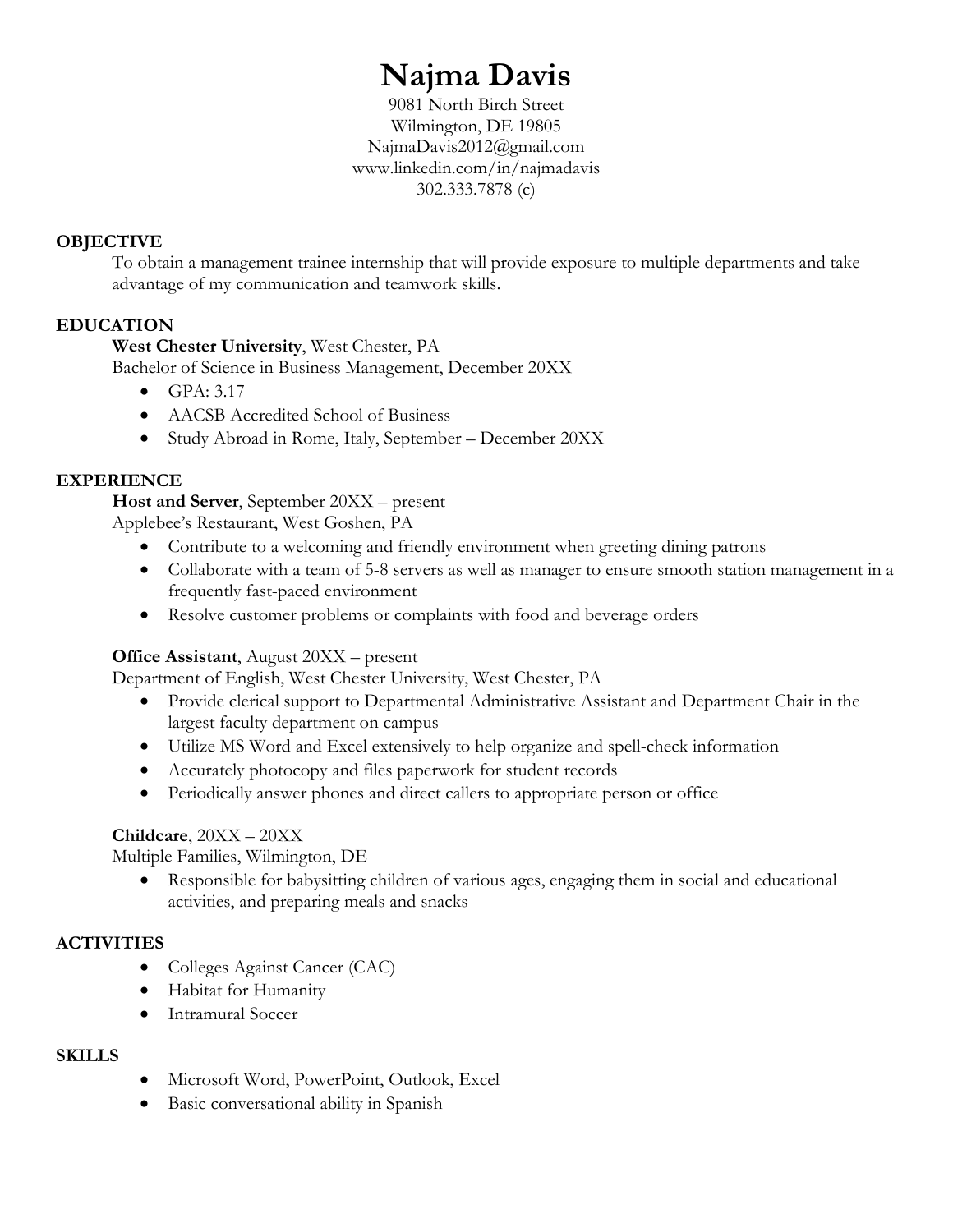1212 Cedar Avenue West Chester, PA 19302 (610) 555-1212 [ZAbbas15@gmail.com](mailto:ZAbbas15@gmail.com)

#### **OBJECTIVE**

Seeking a full time position in the field of criminal justice. Areas of interest include security, loss prevention, and law enforcement.

#### **EDUCATION**

### **Bachelor of Science** in **Criminal Justice 12/20XX**

West Chester University, West Chester PA

- Cumulative GPA: 3.43
- Criminal Justice Club (Sigma Tau Omicron)
- Chief Robert M. and Vera Valyo Scholarship winner
- Highlighted courses: Private Security, Criminal Investigations, Victimology, Ethical Issue in Criminal Justice, Theories of Crime and Delinquency

#### **General Course Work**

Delaware Valley Community College, Media PA **11/20XX-11/20XX**

- General course work towards BA
- Cumulative GPA: 3.67

#### **EXPERIENCE**

#### **Security Officer, Allied Barton Security, West Chester, PA 1/20XX-Present**

- Worked up to 30 hours per week while carrying a full time course load
- Interact with customers and team members to ensure smooth business operations
- Receive calls and messages and direct to appropriate person or department
- Assist with administrative security duties

#### **Cashier, Giant Food Stores, Thorndale, PA 5/20XX-Present**

- Manage accurate cash and credit transactions via register in a high volume store
- Provide professional and courteous service to all customers
- Assist with other departments as needed

#### **Ride Along Member, Philadelphia Police Department, Philadelphia, PA 12/20XX**

- Coordinated ride along with officers to learn about police career and protocols
- Observed a variety of duties including patrolling, dispatch, traffic stops and other incidents
- Learned multi-tasking and immediate response procedures in stressful situations

#### **SKILLS and ACTIVITIES**

- Poster presentation "Neighborhoods and Crime" at WCU Research Day, 11/20XX
- Participant, Relay for Life, West Chester University,  $3/20XX$
- Fundraiser, West Chester Food Pantry, 1/20XX- present
- Word, Excel, PowerPoint, Social Media

**Zarina Abbas**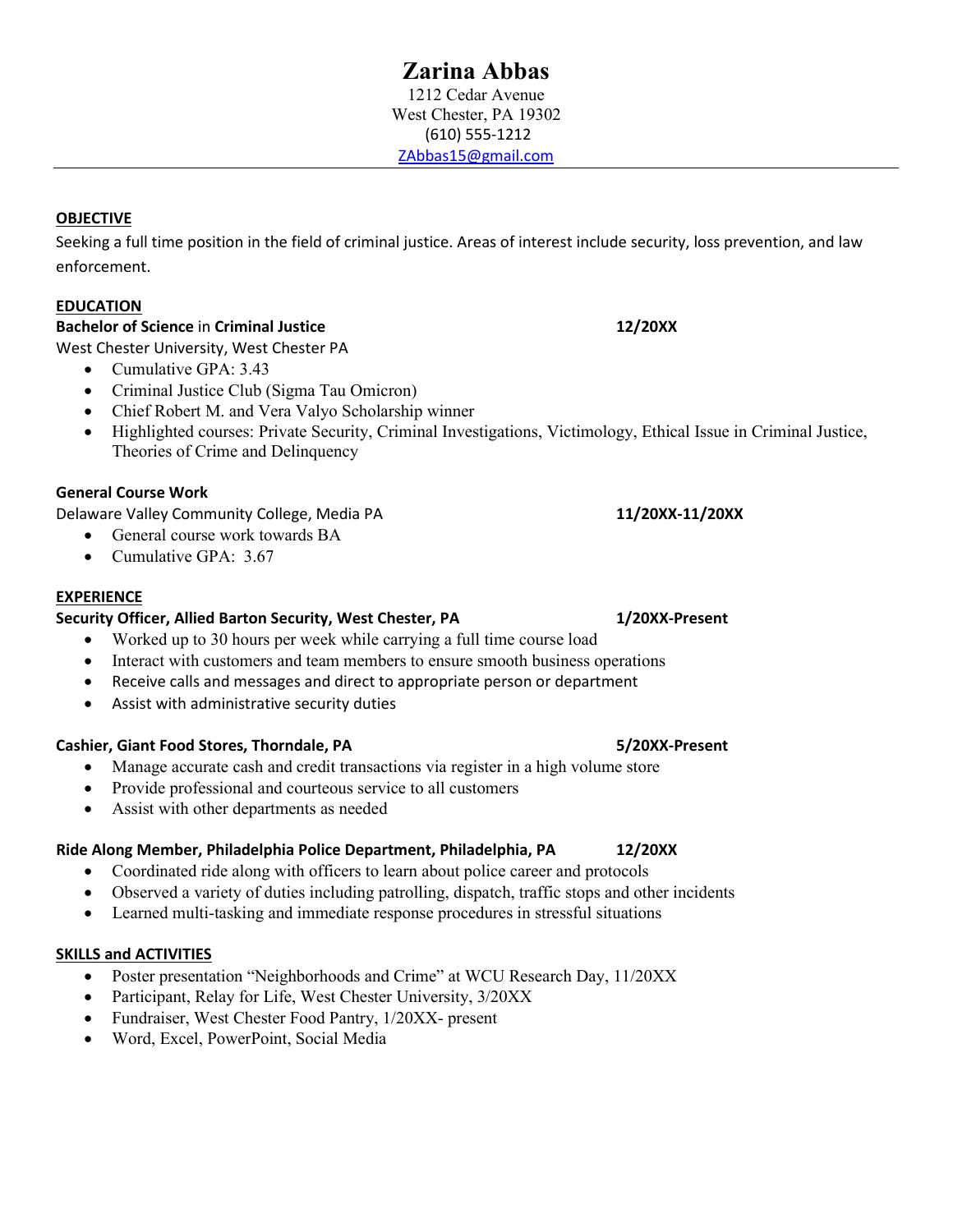# Montgomery Thompson

| 332 Dawn Road, Lewistown, PA 19096 |                                                                                                                                                                                                                                                                                                                                                                                                                                                       | Cell Phone: 610-654-3210                           | Email:MT654321@wcupa.edu  |
|------------------------------------|-------------------------------------------------------------------------------------------------------------------------------------------------------------------------------------------------------------------------------------------------------------------------------------------------------------------------------------------------------------------------------------------------------------------------------------------------------|----------------------------------------------------|---------------------------|
| <b>EDUCATION:</b>                  | West Chester University, West Chester, PA<br>May 20XX<br>Bachelor of Science in Accounting<br>AACSB accredited program<br>٠<br>GPA: 3.39; Dean's List Fall 20XX, Spring 20XX<br>٠<br>Graduating in May with 150 credits; academic plan available upon request<br>٠<br>Plan to sit for CPA exam in December 20XX<br>٠                                                                                                                                  |                                                    |                           |
|                                    | General education preparation<br>٠                                                                                                                                                                                                                                                                                                                                                                                                                    | <b>Bucks County Community College, Newtown, PA</b> | August 20XX - May 20XX    |
| <b>EXPERIENCE:</b>                 | Assistant                                                                                                                                                                                                                                                                                                                                                                                                                                             | Legacy Planning Partners, West Chester, PA         | April 20XX - current      |
|                                    | Utilize Excel and QuickBooks to organize and audit client financial records and analyze<br>٠<br>investment patterns<br>Communicate and work effectively on teams in a corporate environment<br>٠<br>Develop knowledge of IRAs, inflation, stocks, present/future values through project<br>٠<br>assignments and Internet research                                                                                                                     |                                                    |                           |
|                                    | Kreischer Miller, Horsham, PA<br>Audit Intern                                                                                                                                                                                                                                                                                                                                                                                                         |                                                    | June 20XX - August 20XX   |
|                                    | Assisted Senior Accountants with mailing client confirmations, updating internal control<br>٠<br>forms, and preparing depreciation schedules using proprietary software<br>Prepared basic work papers in Excel to test client accounts such as cash, prepaid expenses,<br>٠<br>accrued expenses, and fixed assets<br>Supported Senior Accountants and Directors on the Audit & Accounting Team<br>٠                                                   |                                                    |                           |
|                                    | Aramark Catering, West Chester, PA<br><b>Event Assistant</b>                                                                                                                                                                                                                                                                                                                                                                                          |                                                    | September 20XX - May 20XX |
|                                    | Worked in teams to set coordinate events of up to 200 attendees<br>٠<br>Employee of the Month in April 2019<br>٠<br>Requested to work more hours by managers due to positive job performance                                                                                                                                                                                                                                                          |                                                    |                           |
|                                    | ٠                                                                                                                                                                                                                                                                                                                                                                                                                                                     |                                                    |                           |
|                                    | Wawa, Roslyn & West Chester, PA<br>June 20XX - April 20XX<br>Beverage Storage, Cash Register, and Deli Associate<br>Developed a faster way to stock the refrigerator, which the manager implemented as a<br>standard training protocol for all other employees<br>Received a raise the first week for displaying strong work ethic and positive attitude<br>٠<br>One of the few workers within the store able to adapt and perform various roles<br>٠ |                                                    |                           |
| <b>SKILLS:</b>                     | Work well with diverse groups of people, in teams and one-on-one<br>٠<br>Proficient with QuickBooks, Microsoft Word, Excel, Outlook, and SharePoint<br>п<br>Aptitude for quantitative and analytical projects<br>٠                                                                                                                                                                                                                                    |                                                    |                           |
| <b>ACTIVITIES:</b>                 | Accounting Society, West Chester University, 20XX - current<br>Flag football (intramural), West Chester University, 20XX - current                                                                                                                                                                                                                                                                                                                    |                                                    |                           |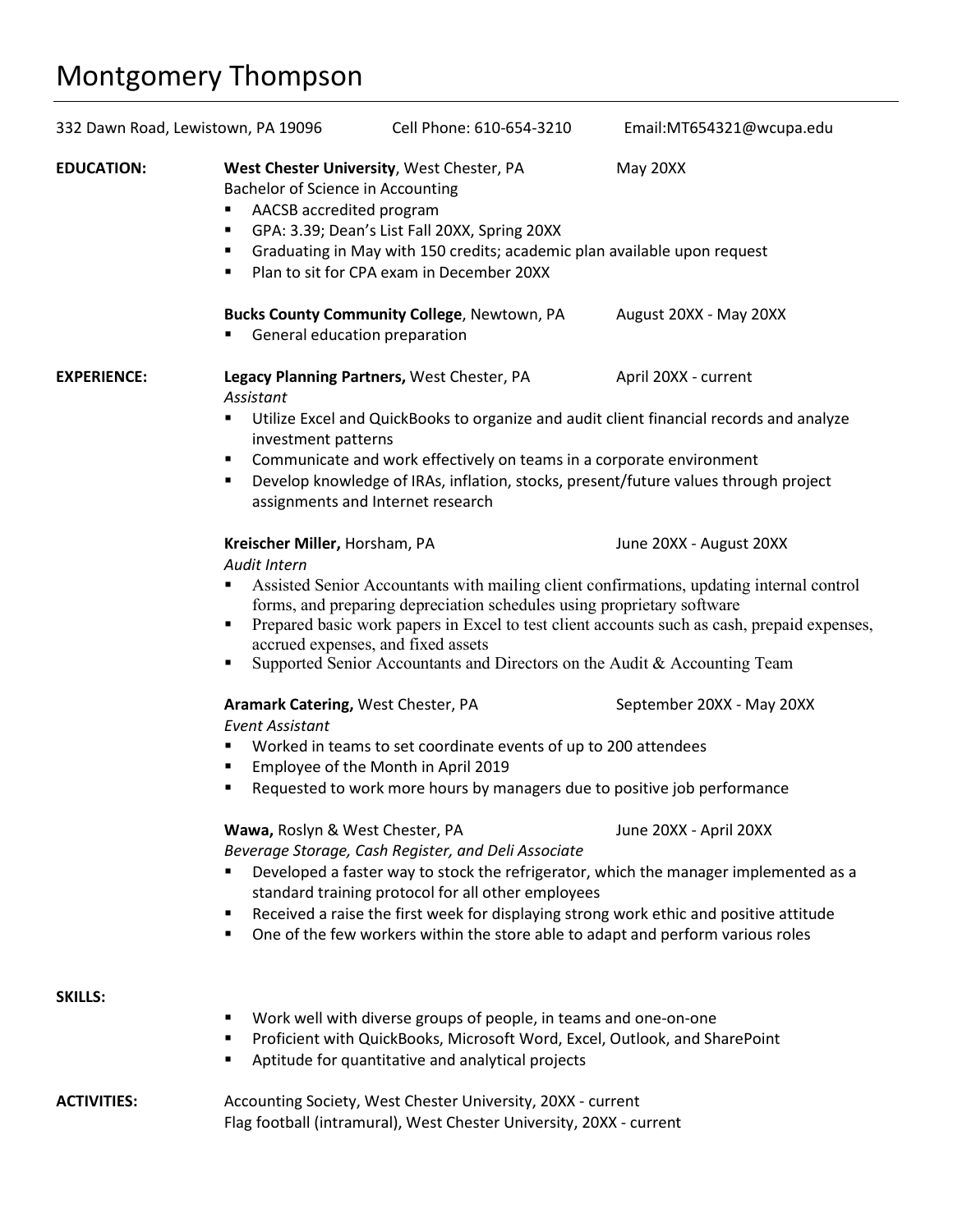# **Andrea Wong**

1414 Street Road Philadelphia, PA 19122 (215) 448-6825 AndreaWong20XX@gmail.com https://www.linkedin.com/in/awong16

### **EDUCATION & PROFESSIONAL DEVELOPMENT**

West Chester University, West Chester, PA Bachelor of Arts in Communications, May 20XX

University of Phoenix, Philadelphia, PA Small Business Management and Entrepreneurship Certificate, May 20XX

### **KEY SKILLS**

- Social media and online marketing
- Leadership of multiple projects
- Exceeding sales goals
- Client relationships
- Comprehensive marketing campaigns

#### **PROFESSIONAL EXPERIENCE**

My Company Incorporated, Philadelphia, PA *Founder and Former President*, January 20XX - Present

- Deliver a full range of online marketing services, specializing in SEO, Retargeting, Video and Mobile Marketing
- Provide expertise to clients across digital media plane by evaluating online business presence and developing customized strategies for conversions
- Partner with agencies under their brand to provide online marketing expertise to clients
- Create and implement a Client Relationship Management strategy including content development, retargeting, and analytics
- Increased client base by 50% annually (individual and agency clients)

#### Search Works, Kennett Square, PA

*Project Manager*, January 20XX - August 20XX

- Coordinated multiple projects for clients, monitor and track process for timely completion
- Ensured resource availability, manage client expectations and relationships
- Collaborated with campaign manager to deliver content via social media channels
- Wrote scripts and pre-edit video marketing projects
- Created, edited and delivered marketing content and copy

#### ABC Car Dealership, Kennett Square, PA

*Online Content Manager*, January 20XX - December 20XX

- Coordinated social media presence and presence for car dealership used Facebook, Twitter, Pinterest, Instagram and Tumblr
- Updated content to maintain company brand in innovative ways to customers
- Researched innovative ways to promote sales through online presence

#### Target, Kennett Square, PA

*Retail Manager*, May 20XX - December 20XX

- Managed office supplies department of 6 employees
- Coordinated inventory, product sales and customer relations